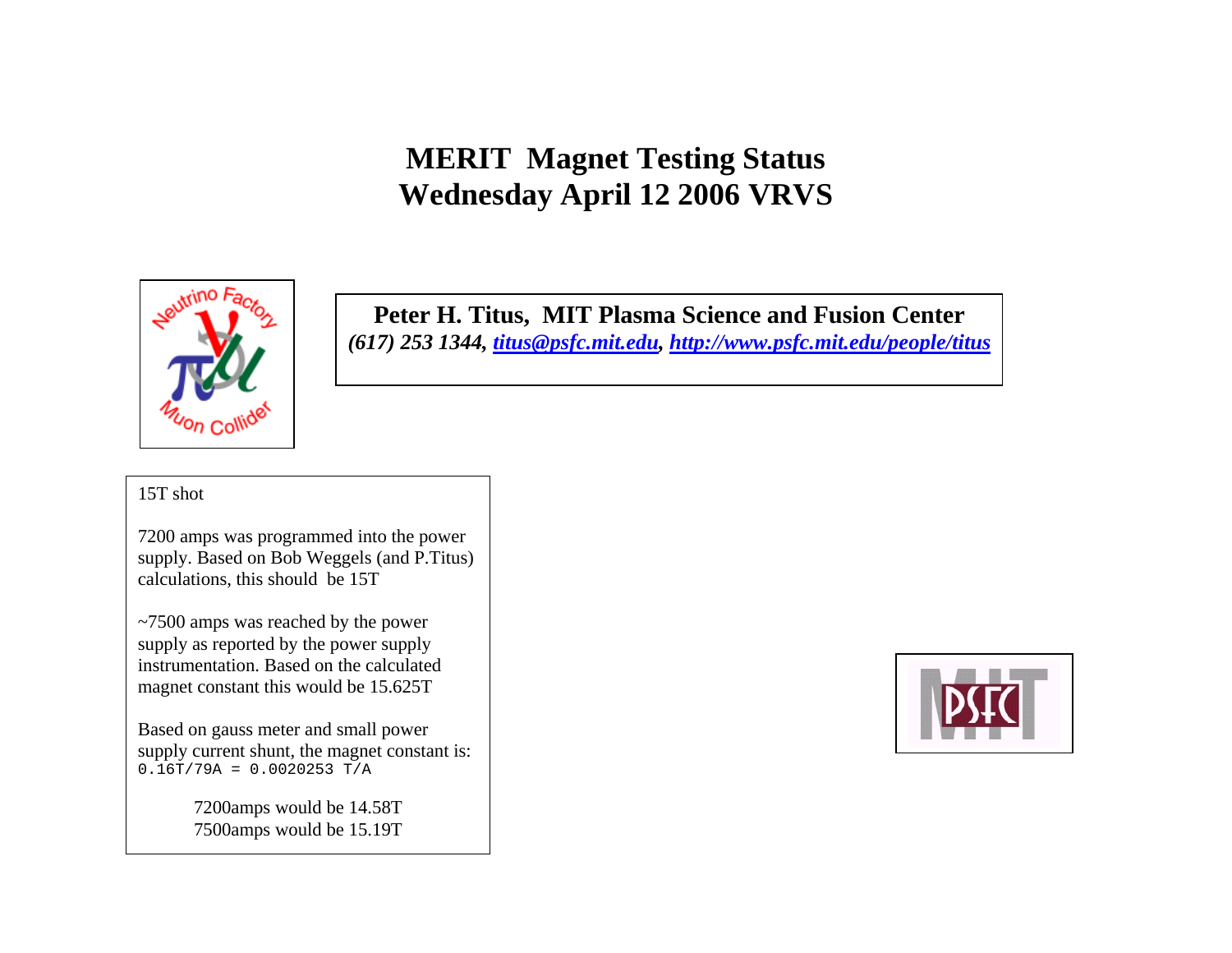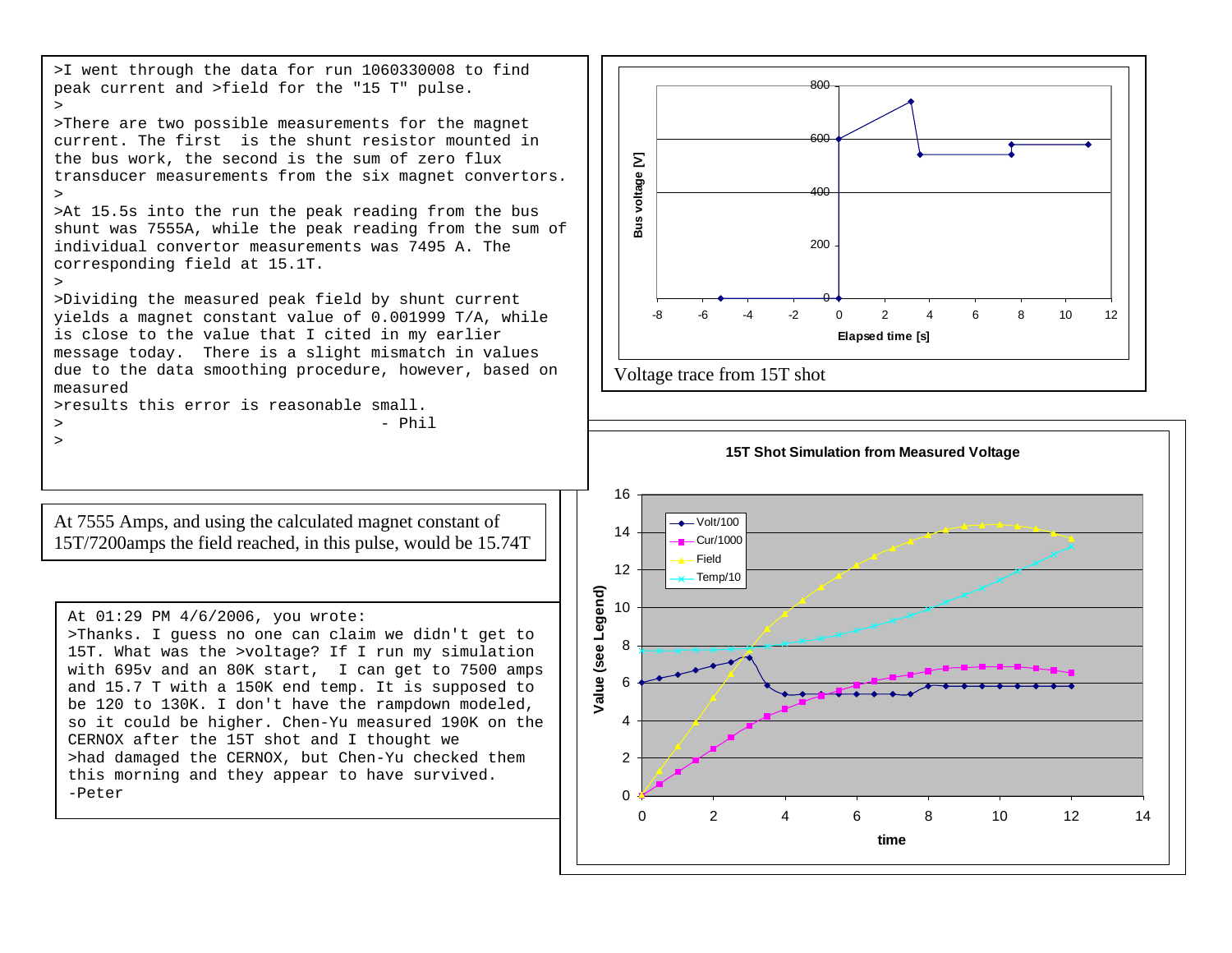**Post-Pulse Temperatures argue for the higher current. Why doesn't the simulation with the actual voltage trace reproduce the higher current? – We are checking data** 

**Among other improvements, we need a better field measurement. We are investigating a flux loop and integrating the dB/dt as measured by the voltage. .**